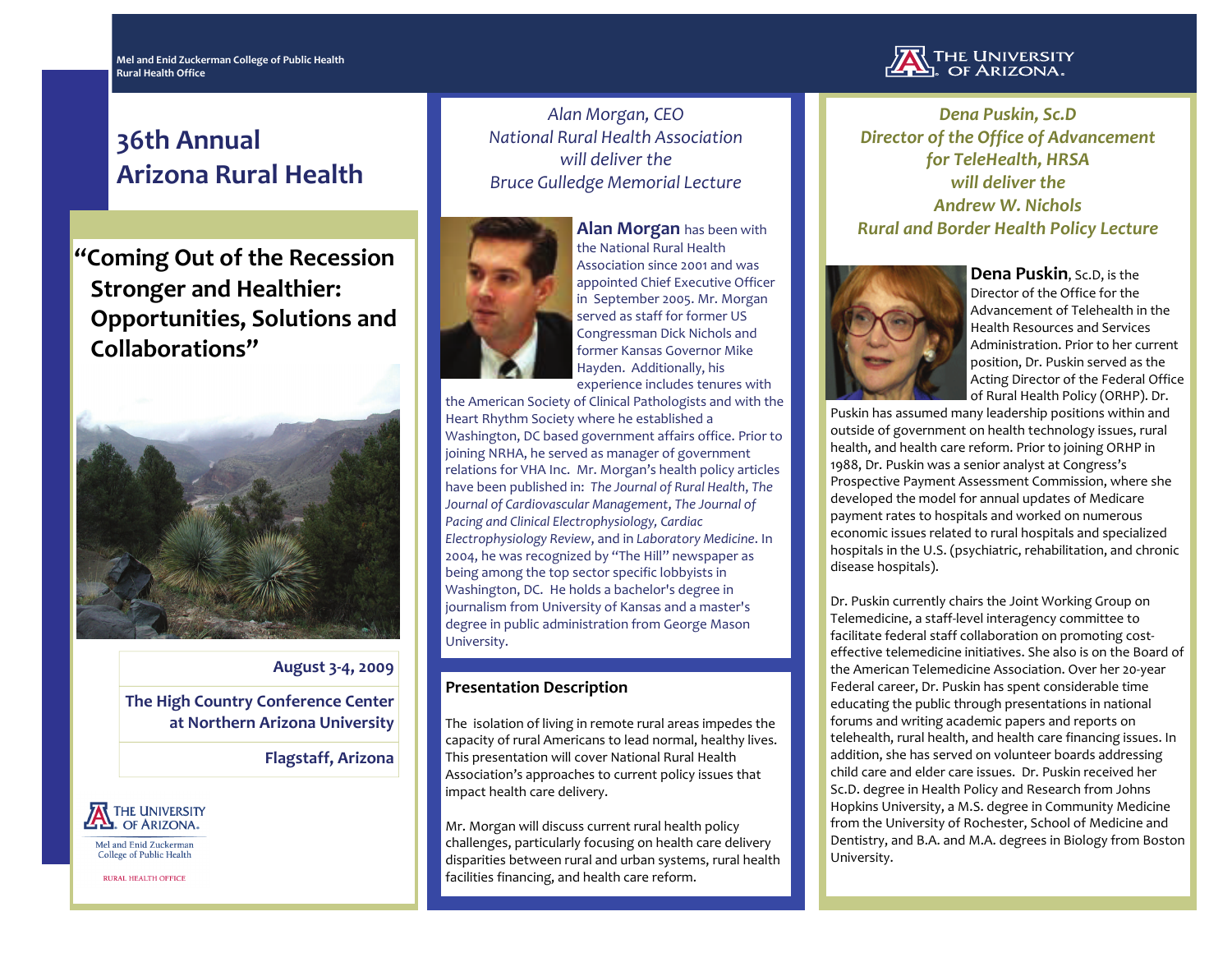# **LECTURES**

#### **Andrew W. Nichols Rural and Border Health Policy Lecture**

Andrew W. Nichols, MD, MPH, or Andy as we all know him, was the ideal embodiment of the citizen legislator, combining his medical and public health knowledge with political savvy and persistence to mprove health in the State of Arizona, national, and internationally at the U.S. ‐ Mexico Border. The Andrew W. Nichols Initiative for Rural and Border Health in the Mel and Enid Zuckerman College of Public Health is designed to perpetuate Andy's work in rural health and border health policy.

## **Bruce Gulledge Memorial Lecture Supported by the Arizona Health Facilities Authority, Inc.**

Bruce Gulledge was <sup>a</sup> lifelong Arizona resident and graduated from Arizona State University with <sup>a</sup> degree in Finance. He was an underwriter/financial advisor to municipalities and corporate issuers for more than 30 years. Beginning in 1982, Bruce focused his attention on healthcare financing with national and regional investment banking firms. Bruce represented the Capital Markets Group at Peacock Hislop for more than 15 years. As <sup>a</sup> senior investment banker, he assisted healthcare facilities in 16 states to acquire more than \$2.5 billion in capital financing. These included hospital turnarounds, rated and non‐rated transactions, acute and long‐term care facilities, and Department of Housing and Urban Development (HUD) guaranteed programs. Bruce served on both state and national healthcare task force committees and was <sup>a</sup> pas<sup>t</sup> member of the Federation of Financial Analysts. As par<sup>t</sup> of the Healthcare Financial Study Group located in Washington, D.C.., he served on the committee for "Capital Cost Under the Medicare Prospective Payment System," In the mid-eighties, Bruce Gulledge's committee coauthored <sup>a</sup> repor<sup>t</sup> entitled "Alternatives for the Treatment of Capital Costs in Perspective Payment".

Mr. Gulledge was appointed to the board of the Arizona Health Facilities Authority in 1998 and served as its Chair from 2004‐2006. During this time, he was instrumental in focusing the Authority's attention and resources on rural and fiscally challenged Arizona hospitals. As both an investment banker and board member, Bruce worked diligently to assist White Mountain Regional Medical Center, Southeast Arizona Medical Center, Casa Grande Regional Medical Center, Copper Queen Community Hospital and Wickenburg Community Hospital access capital markets and provide services to vulnerable underserved populations.

Bruce passed away April 21, 2006, after <sup>a</sup> brief illness. He was <sup>a</sup> dedicated and beloved member of the Authority's Board of Directors. The Authority is honored to recognize and suppor<sup>t</sup> our friend and colleague's dedication to rural healthcare financing.

## **ABOUT THE CONFERENCE**

The 36th Annual Arizona Rural Health Conference provides an environment for networking and disseminating information among professionals and community members for rural Arizona. Participants attending this year's conference will be able to:

- $\bullet$  Identify the impact of the economic downturn on the health, wealth and wellness of rural communities: How is demand for services changing and how do we ensure access to services?
- $\bullet$  Discuss the potential impacts anticipated from the stimulus package on <sup>a</sup> broad range of rural health and community services.
- $\bullet$  Gain strategies to increase health promotion and prevention through new partnerships, service integration and collaboration with community.
- $\bullet$  Share efforts and novel approaches to promoting health and providing services in rural and tribal populations.
- $\bullet$  Discuss what the challenges and opportunities are for the health workforce and ho w workplaces and communities are meeting these challenges.
- $\bullet$  Learn about initiatives to strengthen Arizona's rural health technology infrastructure and improve health and service outcomes.

# **AUDIENCE**

This conference is designed for anyone interested in rural, public and tribal health. The audience includes many branches of the health sector representing community health; environmental and behavioral health; service providers; hospital and clinic administrators; health policy; students; and academic institutions holding an interest in rural, public and tribal health.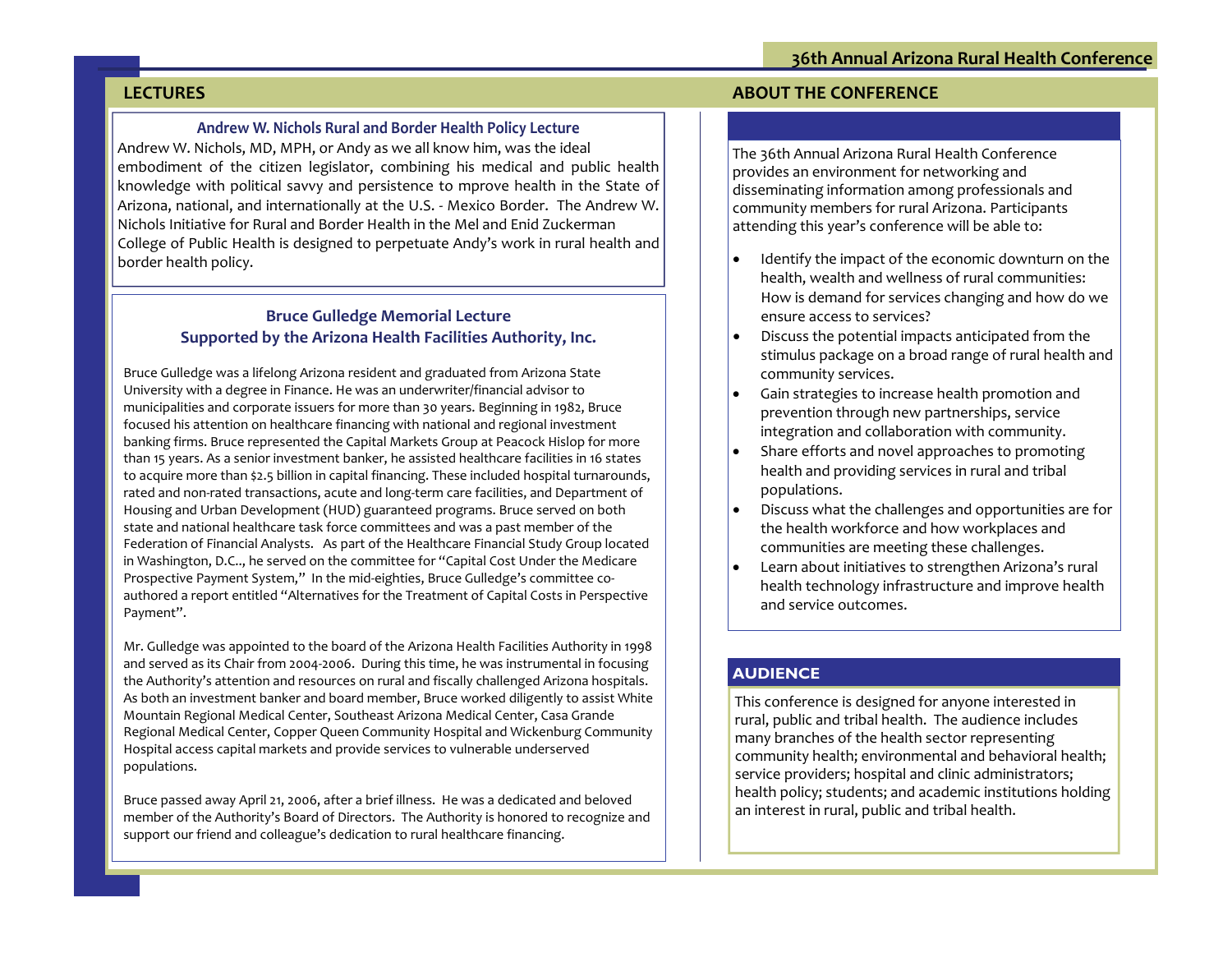#### **GENERAL SESSION TOPICS AND PRESENTERS**

#### **HEALTH INFORMATION**

**Holly Miller**, MD, MBA, FHIMSS is the principle of Miller Health Information Technology Solutions. She was formerly <sup>a</sup> Vice President and the Chief Medical Information Officer of University Hospitals and Health Systems, <sup>a</sup> community‐based system with more than 150 locations, seven wholly‐owned and four affiliated hospitals throughout Northern Ohio. In this role, she was the senior clinical executive for information systems and technology responsible for the leadership and vision for the strategic planning, operations, integration and implementation of information systems and services at UH. Prior to joining UH, she worked as <sup>a</sup> health information technology Managing Director for the Cleveland Clinic. With more than 10 years of healthcare IT (HIT) experience, Dr. Miller is <sup>a</sup> frequent presenter at na‐ tional meetings on HIT and PHRs, and is active in healthcare informatics research. As a member of HIMSS since 1999, Dr. Miller is on the HIMSS Board of Directors for <sup>a</sup> three year term beginning in 2008. She previously served on the Public Programs Implementation Taskforce, and the Health Care Practice Taskforce of the National Governor's Association State Alliance for <sup>e</sup>‐Health. In Ohio she has been appointed to serve on the Ohio Health Information Partnership Advisory Board, by Governor Ted Strickland; and the Department of Insurance Advisory Committee on Eligibility and Real Time Claim Adjudication. She was <sup>a</sup> member of the CCHIT PHR Advisory Task Force. Dr Miller co‐chaired the 2008 HIMSS HIT Advocacy Week in Washington, DC. In 2007 she was selected as one of the 50 Most Powerful Physician Executives by Modern Physician Magazine in 2007. She is the lead author on <sup>a</sup> book about PHRs titled, *Personal Health Records*, *The Essential Missing Element in 21st Century Healthcare,* published in 2009.

#### **HEALTH REFORM**

**Beth K. Lazare,** Policy Advisor, Health and Human Services Office of Governor Janice Brewer. Ms. Lazare has worked as <sup>a</sup> Management Consultant in the Phoenix office of Navigant Consulting, where she assisted numerous clients with Medicaid and other healthcare projects. Her projects included assessing the adequacy and appropriateness of Title XIX reimbursement rates for service providers, conducting program evaluations, assisting with procuremen<sup>t</sup> and re‐procuremen<sup>t</sup> of contractors for a range of healthcare program types as well as analyzing Medicaid cost containment and health reform issues across the country. Prior to her work in the private sector, Ms. Lazare served on the research staff of the Arizona Senate. She was the Legislative Research Analyst for the Health Committee for three years, the last year of which she was also the Research Staff Assistant Director. As Assistant Director, she was responsible for all operations of the research staff and for conducting comprehensive public policy research and analysis. She advised senators on health and policy issues including Medicaid, health insurance, small business health coverage, regulatory policy and health care finance and reform issues. She was also responsible for tracking and analyzing proposed legislation and for monitoring federal legislation and policy to determine the impact on state programs. Ms. Lazare also served as Senior Fiscal Analyst for the Joint Legislative Budget Committee of the Arizona Legislature, advising legislators on fiscal and policy issues including Medicaid, long‐ term care, children's health coverage, prescription drug issues, state employee health insurance, public health programs and health care regulations. Ms. Lazare earned her Bachelor of Arts degree with High Distinction in Government from the University of Virginia. She went on to earn her Masters in Public Affairs with <sup>a</sup> concentration in health policy from the University of Wisconsin‐Madison.

# **TRIBAL RECESSION, HEALTH DISPARITIES AND TRIBAL RELATIONSHIPS**

**Vice Chairman David Reede,** San Carlos Apache Tribe, is <sup>a</sup> life‐long resident of the Gilson Wash District of San Carlos, where he resides with his wife Nadine and their four children Taveah, Xavier, Zachery, and Xanthus and one grandson. Mr. Reede has worked to improve the lives of Apache people for many years. His experience includes the direction of three programs within the San Carlos Apache Tribe. These programs include the Recreation Department, the Alcohol and Substance Abuse Program and the Wellness Center. In the fall of 2005, he was elected into the San Carlos Apache Tribal Government as <sup>a</sup> Councilman for the Gilson Wash District. His primary focus In the district was economic development. After only one term as <sup>a</sup> councilman, Mr. Reede was elected to serve as the tribal Vice Chairman in 2006. Mr. Reede is <sup>a</sup> graduate of Northern Arizona University (NAU) with <sup>a</sup> Baccalaureate Degree in Education. Mr. Reede is also <sup>a</sup> graduate of the Central Arizona College Police Academy. He has recently reconnected with his Alma Mater, NAU, to pursue <sup>a</sup> Graduate Degree. He is an active member of the San Carlos School Board and the Centers for Medicare and Medicaid Tribal Technical Advisory Group. Mr. Reede is <sup>a</sup> recipient of the prestigious Indian Health Service Healthy Nations Fellowship.

# **WORKFORCE AND WORKPLACE SOLUTIONS**

**Dr. L. Gary Hart** is Director for the Rural Health Office (RHO) at the Mel and Enid Zuckerman College of Public Health, The University of Arizona. He has served as Director of the Rural Health Office since July 2007. Dr. Hart earned his bachelor's and master's degrees from the University of Utah and his doctorate in medical geography from the University of Washington. As <sup>a</sup> par<sup>t</sup> of his Ph.D. work Dr. Hart completed <sup>a</sup> doctoral opportunities program from the University of Washington's Department of Health Services. In 1995, Dr. Hart was awarded the National Rural Health Association's Distinguished Researcher award. He brings three decades of experience in rural health to Arizona after working at the University of Washington where he headed the Rural Health Research Center, serving the states of Washington, Wyoming, Alaska, Montana and Idaho (WWAMI). He also served as <sup>a</sup> Professor at the University of Washington's Department of Family Medicine for <sup>20</sup> years, and was the Director of the University's Center for Health Workforce Studies. As Director of the RHO, Dr. Hart works to address Arizona's changing rural environments by identifying and researching rural health issues, population growth patterns which include increasing demands for health care professionals, new health care facilities, additional housing, transportation, community infrastructure, analyzing health policy, and advocating for rural concerns.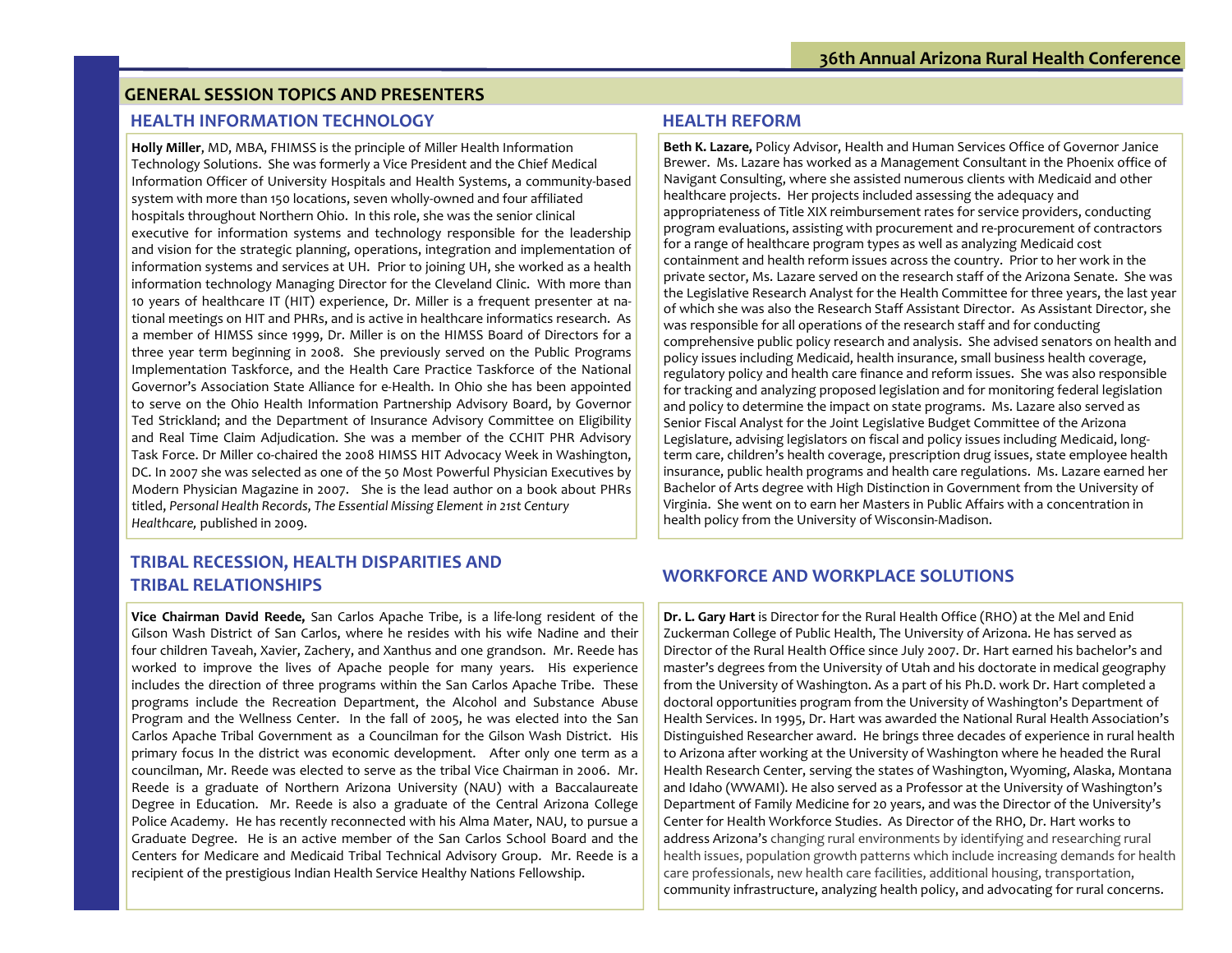#### **CONFERENCE AGENDA**

| MONDAY,         | Track 1: HEALTH INFORMATION TECHNOLOGY                                                             |  |  |  |
|-----------------|----------------------------------------------------------------------------------------------------|--|--|--|
| August 3        | Track 2: HEALTH REFORM<br>Track 3: WORKFORCE AND WORKPLACE SOLUTIONS                               |  |  |  |
|                 | <b>PRE-CONFERENCE SESSIONS</b>                                                                     |  |  |  |
| $8:00 - 10:00$  | Everything Rural Providers Need to Know About HIV/STD But                                          |  |  |  |
|                 | Were Afraid to Ask                                                                                 |  |  |  |
|                 | How to do a Behavioral Health Screening<br>٠                                                       |  |  |  |
| $8:30 - 10:00$  | <b>Visit with Exhibitors</b>                                                                       |  |  |  |
| 10:00 - 10:15   | <b>Welcome &amp; Opening</b>                                                                       |  |  |  |
|                 | L. Gary Hart, Director, Rural Health Office, The University of                                     |  |  |  |
|                 | Arizona Mel and Enid Zuckerman College of Public Health                                            |  |  |  |
|                 | Representative of the Arizona Rural Health Association Board                                       |  |  |  |
| $10:15 - 11:30$ | <b>BRUCE GULLEDGE MEMORIAL LECTURE</b>                                                             |  |  |  |
|                 | Alan Morgan, CEO, National Rural Health Association                                                |  |  |  |
| $11:30 - 12:30$ | LUNCH AND GENERAL SESSION: Health Reform                                                           |  |  |  |
|                 | Beth Kohler Lazare, Policy Advisor, Health and Human Services,                                     |  |  |  |
|                 | Office of Governor Janice Brewer                                                                   |  |  |  |
| $12:45 - 2:00$  | <b>GENERAL SESSION: HEALTH INFORMATION TECHNOLOGY</b>                                              |  |  |  |
|                 | Holly Miller, MD, MBA, FHIMSS, Principle, Miller Health<br><b>Information Technology Solutions</b> |  |  |  |
|                 |                                                                                                    |  |  |  |
| $2:00 - 2:20$   | Visit with Exhibitors/Door Prize Drawings                                                          |  |  |  |
| $2:20 - 3:20$   | <b>CONCURRENT SESSIONS</b>                                                                         |  |  |  |
|                 | Track 1: Electronic Personal Health Records: A Primer for Rural                                    |  |  |  |
|                 | <b>Health Professionals</b>                                                                        |  |  |  |
|                 | Track 2: Policy & Advocacy Strategies<br>Track 3: Faces From the Frontline                         |  |  |  |
|                 |                                                                                                    |  |  |  |
| $3:30 - 4:30$   | <b>GENERAL SESSION: Tribal Recession, Health Disparities and</b>                                   |  |  |  |
|                 | <b>Tribal Relationships</b>                                                                        |  |  |  |
|                 | Honorable David Reede, Vice Chairman, San Carlos Apache Tribe                                      |  |  |  |
| $4:35 - 5:35$   | <b>CONCURRENT SESSIONS</b>                                                                         |  |  |  |
|                 | Track 1: Arizona's Rural Health Information Exchange Initiatives                                   |  |  |  |
|                 | Track 2: Better Coordination of Efforts Incorporating Lean Designs                                 |  |  |  |
|                 | Track 3: "Good to Great" - Improving Health Outcomes for Rural<br><b>Underserved Arizona Women</b> |  |  |  |
| $5:35 - 6:30$   | Reception: Meet the Vendors/Door Prize Drawings/                                                   |  |  |  |
|                 | <b>Networking Opportunities</b>                                                                    |  |  |  |
|                 |                                                                                                    |  |  |  |

| <b>TUESDAY,</b> | Track 1: HEALTH INFORMATION TECHNOLOGY                           |  |  |
|-----------------|------------------------------------------------------------------|--|--|
| August 4        | Track 2: HEALTH REFORM                                           |  |  |
|                 | Track 3: WORKFORCE AND WORKPLACE SOLUTIONS                       |  |  |
| 7:30 am         | Continental Breakfast/Visit with Exhibitors &                    |  |  |
|                 | <b>Door Prize Drawings</b>                                       |  |  |
| $8:00 - 9:15$   | <b>GENERAL SESSION: WORKFORCE/WORKPLACE SOLUTIONS</b>            |  |  |
|                 | L. Gary Hart, PhD, Director, Rural Health Office,                |  |  |
|                 | The University of Arizona Mel and Enid Zuckerman College of      |  |  |
|                 | <b>Public Health</b>                                             |  |  |
| $9:15 - 10:30$  | Andrew W. Nichols Rural and Border Health Policy Lecture         |  |  |
|                 | Dena Puskin, Sc.D, Director of the Office for the Advancement in |  |  |
|                 | Telehealth, HRSA                                                 |  |  |
| $10:30 - 11:00$ | Break / Visit with Exhibitors/ Door Prize drawings               |  |  |
|                 | *Close of election for AzRHA board members                       |  |  |
| $11:00 - 12:00$ | <b>CONCURRENT SESSIONS</b>                                       |  |  |
|                 | Track 1: Arizona's Approach to HIT Federal Stimulus              |  |  |
|                 | Track 2: Sustainability Model for Diabetes in Rural Arizona      |  |  |
|                 | Track 3: Tips and Tactics for Tough Times: Strengthening         |  |  |
|                 | <b>Programs and Partnerships</b>                                 |  |  |
| $12:00 - 1:00$  | Luncheon Annual Rural Health Services Awards /                   |  |  |
|                 | Announce new AzRHA Board Members                                 |  |  |
| $1:00 - 1:15$   |                                                                  |  |  |
|                 | Visit with Exhibitors/Door Prize Drawings                        |  |  |
| $1:15 - 2:15$   | <b>GENERAL SESSION: Investing in Our Workforce</b>               |  |  |
|                 |                                                                  |  |  |
| $2:15 - 2:30$   | Wrap up and Closing Remarks to the Conference                    |  |  |
|                 | L. Gary Hart, PhD                                                |  |  |
|                 |                                                                  |  |  |
| 2:30 - 5:30     | <b>Special Grants Technical Assistance Workshop</b>              |  |  |
|                 | Representatives from the Health Resources and Services           |  |  |
|                 | Administration, Office of Rural Health Policy will present this  |  |  |
|                 | workshop to inform tribes and Native American advocates          |  |  |
|                 | about upcoming community-based grant opportunities and to        |  |  |
|                 | increase local capacity to access these funds.                   |  |  |
|                 |                                                                  |  |  |

# **WORKSHOP SESSION DESCRIPTIONS AND PRESENTERS**

For a description of the workshop sessions visit our website and follow the links: http://www.rho.arizona.eduEvents/2008rhc/2009rhc.aspx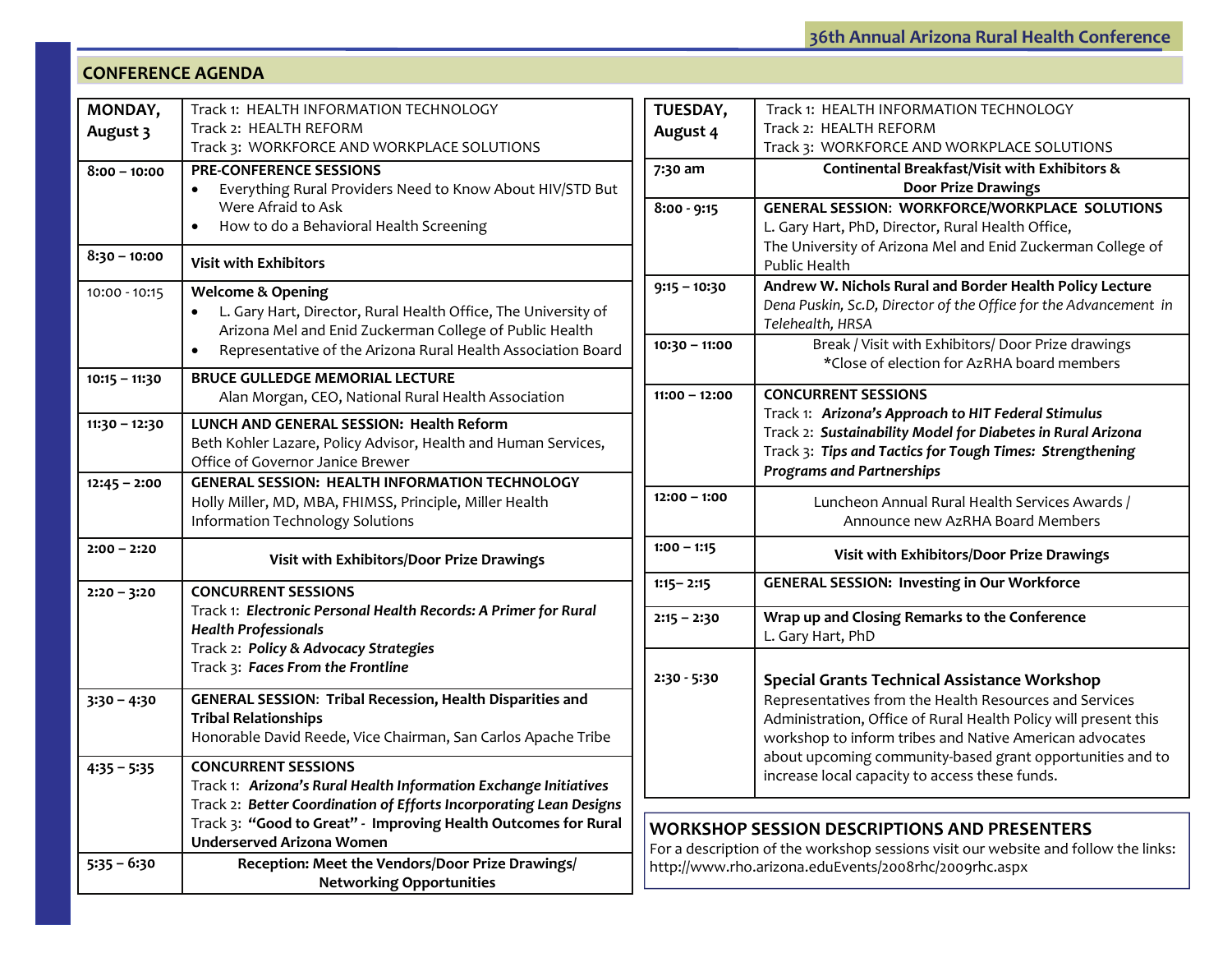# **PRE CONFERENCE WORKSHOPS**

The pre‐conference workshops are scheduled Monday, August 3 from 8:00– 10:00 AM. Space is limited to 25 people per workshop. There is no charge to attend the pre‐conference workshop. However, you must complete the registration form included in this brochure and submit by July 21, 2009.

## **Everything Rural Providers Need to Know About HIV/STD but Were Afraid to Ask**

Participants will be able to: 1. Discuss epidemiology of HIV/STD in AZ 2. Describe current clinical issues in HIV/STD care 3. Explain new HIV and STD laws in AZ 4. Explain role of HIV rapid testing, per CDC recommendations 5. Describe role of risk assessment and harm reduction.

#### **Presenters:**

Jennifer Vanderleest, MD, MSPH, Clinical Assistant Professor; Carol Q. Galper, EdD, CHES, Assistant Dean for Medical Students Education, Office of Medical Student Education, Assistant Professor, P.I. Arizona AIDS Education and Training Center;

Family and Community Medicine, The University of Arizona College of Medicine

### **How to Do <sup>a</sup> Behavioral Health Screening**

This presentation will provide health care providers <sup>a</sup> module that has <sup>a</sup> few questions to determine if <sup>a</sup> more comprehensive assessment is needed and help them determine what that next assessment should be and how to refer for services. Presenters to be determined.

## **EXHIBIT OPPORTUNITIES SPONSORSHIP**

This is <sup>a</sup> great opportunity to exhibit your products, programs or services at the conference. Exhibitors provide <sup>a</sup> major par<sup>t</sup> of our attendees solutions and contacts for their organization. Conference attendees are encouraged to visit the exhibits throughout the conference. The exhibit fees are reasonably priced at \$225 for non‐profit and \$325 for‐profit organizations and include several benefits.

# **CONTACT**

Rebecca Ruiz at 520/626‐2243 or raruiz@email.arizona.edu for questions regarding the conference.

To learn more about sponsorship and exhibit opportunities go to: http:www.rho.arizona.eduEvents /2009RHC/2009SponsorsExhibitors.aspx .

## **ARIZONA RURAL HEALTH ASSOCIATION**

#### **BOARD OF DIRECTORS NOMINATIONS**

The AzRHA is accepting nominations from people interested in serving <sup>a</sup> 3‐year term beginning August 3, 2009. The Board is responsible for conducting the business of the Association. Nominations are due by Friday, July 17, 2009. Voting will take place at the conference and winners will be announced Tuesday, August 4. The current board composition of the Rural Health Association is 20 members representing hospitals, community health centers, Indian health care, behavioral health, oral health, health professions education, public health, health care administration and public policy.

Questions can be directed to Alison Hughes at 520/626‐6253; email: ahughes@u.arizona.edu OR Dana Johnson at dsjohnsonseabhs@aol.com. Access the form at http://www.rho.arizona.edu/Events/2008rhc/2009rhc.aspx.

## **ARIZONA RURAL HEALTH ACHIEVEMENT AWARDS**

These awards honor outstanding rural health programs, professionals, volun‐ teers and legislator achievements. The 2009 honorees will be recognized at the Arizona Rural Health Conference Awards Luncheon on Tuesday, August 4. Nominations should be submitted by Friday, July 17, 2009. Contact Suzanne Barker at suzanne.barker@bannerhealth.com OR Dana John‐ son at dsjohnsonseabhs@aol.com with any questions. Access the form and criteria at http://www.rho.arizona.edu/Events/2008rhc/2009rhc.aspx .

# **SPONSORSHIP OPPORTUNITIES**

The conference depends on suppor<sup>t</sup> of financial donations to maintain <sup>a</sup> low registration fee which includes attending all sessions, meals and conference materials supporting students to presen<sup>t</sup> <sup>a</sup> poster and offering presenters <sup>a</sup> registration discount. Past conferences have attracted anywhere from 130 ‐ 215 participants.

the Future of Healthare in Art

# **CONFERENCE PRIMARY SPONSORS**



**RURAL HEALTH OFFICE**